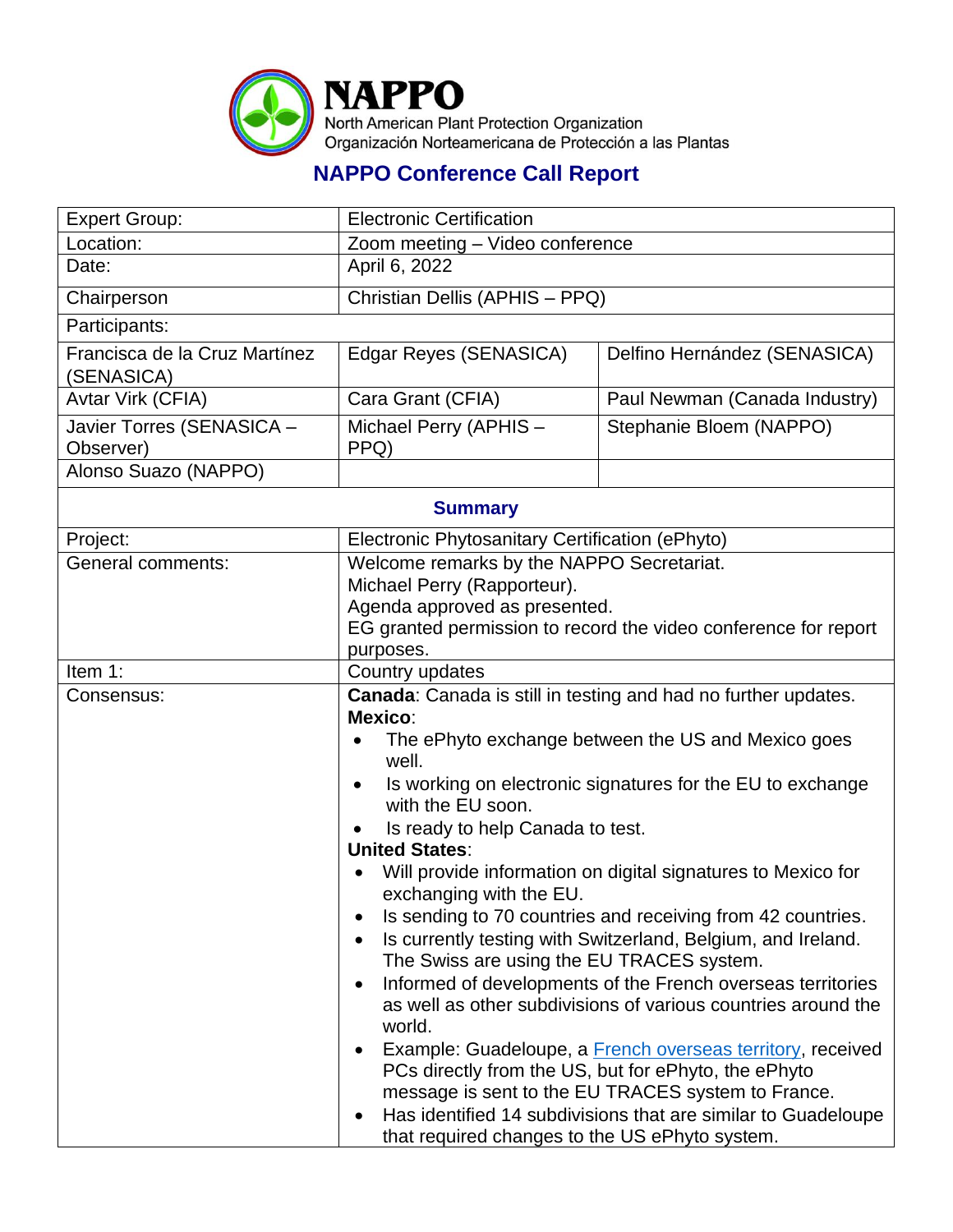|                 | Various EU countries use either TRACES or their own<br>ePhyto system link to TRACES. All EU countries exchanging<br>with the US so far are using their own system that is linked<br>to TRACES.<br>The US transitioned from phytosanitary certificates on<br>security paper to plain paper<br>US phytosanitary certificates are no longer redacted. |  |  |
|-----------------|----------------------------------------------------------------------------------------------------------------------------------------------------------------------------------------------------------------------------------------------------------------------------------------------------------------------------------------------------|--|--|
|                 | <b>Industry Updates</b>                                                                                                                                                                                                                                                                                                                            |  |  |
|                 | No updates to report. They are awaiting developments from the<br><b>Canadian Federal Government</b>                                                                                                                                                                                                                                                |  |  |
|                 | <b>IPPC update: Christian Dellis</b>                                                                                                                                                                                                                                                                                                               |  |  |
|                 | The IPPC is going to release a list of countries and the<br>country that the ePhyto should be sent to. This should help<br>with countries with overseas territories<br>Madagascar just started using the GeNS. This is the first<br>country to use a French language version of the GeNS.<br>The German Development Bank is sponsoring an Arabic   |  |  |
|                 | language version of the GeNS that will be released soon.<br>A Spanish language version of the GeNS is expected to be<br>developed in the future.                                                                                                                                                                                                   |  |  |
|                 | The Global Alliance for Trade Facilitation, Christian, Michael<br>Perry, and others are currently training various countries on<br>the use and implementation of the GeNS.<br>It is estimated that 10-12 more countries will adopt the<br>GeNS in the next few months.                                                                             |  |  |
|                 | ePhyto will be a topic at the next CPM meeting, especially<br>the long-term sustainable funding of the Hub and GeNS<br>The former deputy administrator of USDA APHIS PPQ, Mr.<br>$\bullet$<br>Osama El-Lissy is now the Secretary of the IPPC<br>The ePhyto website has undergone many updates for<br>ePhyto.                                      |  |  |
| Item 3:         | NAPPO Secretariat Updates - Stephanie Bloem (NAPPO ED)                                                                                                                                                                                                                                                                                             |  |  |
|                 | The 45 <sup>th</sup> NAPPO meeting will be virtual this year from<br>$\bullet$                                                                                                                                                                                                                                                                     |  |  |
|                 | October 18-20 and will be hosted by Canada.                                                                                                                                                                                                                                                                                                        |  |  |
|                 | NAPPO is currently in the process of developing their 2022<br>٠                                                                                                                                                                                                                                                                                    |  |  |
|                 | annual work program. However, there will be fewer projects<br>in 2022 than in 2021. This will allow more time allotted to<br>report out ePhyto activities more extensively at the annual                                                                                                                                                           |  |  |
|                 | meeting.                                                                                                                                                                                                                                                                                                                                           |  |  |
|                 | Delfino would like to point out to the NAPPO annual meeting<br>٠                                                                                                                                                                                                                                                                                   |  |  |
|                 | attendees that Mexico and the United States have now been                                                                                                                                                                                                                                                                                          |  |  |
|                 | exchanging ePhytos successfully for 1 one year now.                                                                                                                                                                                                                                                                                                |  |  |
|                 | Emphasis on all the successes of working together to<br>facilitate the exchange of all certificates via ePhyto.                                                                                                                                                                                                                                    |  |  |
| Other subjects: | Question 1. from Christian: What is your country status                                                                                                                                                                                                                                                                                            |  |  |
|                 | regarding the status of international travel?                                                                                                                                                                                                                                                                                                      |  |  |
|                 | <b>NAPPO:</b> Stephanie Bloem they have a budget for travel, but                                                                                                                                                                                                                                                                                   |  |  |
|                 | other countries are not able to meet face to face.                                                                                                                                                                                                                                                                                                 |  |  |
|                 | <b>Canada:</b> Currently initiating travel plans and believes will                                                                                                                                                                                                                                                                                 |  |  |